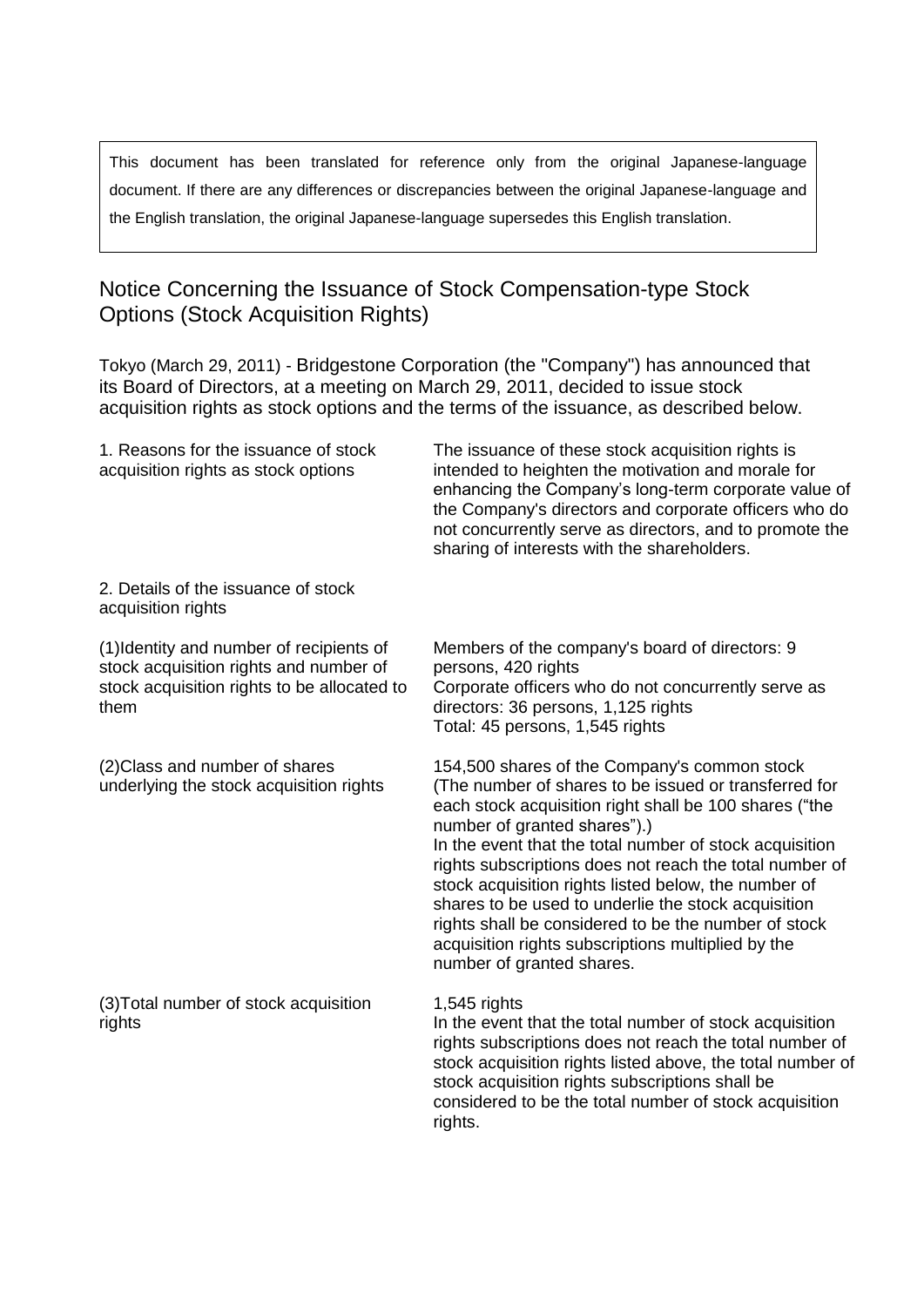(4)Method of calculating the amount of payment for stock acquisition rights:

The amount of payment in exchange for one stock acquisition rights shall be determined by multiplying the fair value of one share, calculated using the Black-Scholes model based on all conditions on the allotment date, with the number of granted shares. The above-calculated amount is based on a fair value and the stock acquisiton rights grantees are not provided with advantageous conditions for the purchase. On the allotment date, the Company and the grantee shall offset the Company's right to payment for the stock acquisition rights and the grantee's right to compensation for the execution of duties, etc., in an amount equivalent to the amount to be paid for the stock acquisition rights.

The amount of property to be contributed to the Company upon the exercise of each stock acquisition right shall be calculated by multiplying the amount of property to be contributed per share, which shall be 1 yen, by the number of granted shares.

(6) Exercisable period for the stock acquisition rights

the stock acquisition rights

(5)Amount of property to be contributed to the Company upon the exercise of

(7)Conditions for the exercise of the stock acquisition rights

From May 2, 2011, to April 30, 2031

i) The stock acquisition rights grantees shall not be able to exercise those stock acquisition rights during the period in which they serve as a director or corporate officer, or both, of the Company (including the date on which they retire; hereinafter referred to as the "period of service as officer, etc.").

ii) In the event that the stock acquisition rights grantee's period of service as officer, etc., ends by the end of February 2012 (including the event that the period ends due to the death of the grantee), the stock acquisition rights grantee (including the grantee's successor), will not be able to exercise a certain number of the allotted stock acquisition rights (with fractional amounts of less than one stock acquisition right being discarded); that number shall be calculated by multiplying the number of stock acquisition rights allotted by the number of months in the period from the end of the term of service as an officer, etc., to March 31, 2012 (with amounts less than one month being discarded), divided by 12.

iii) Partial execution of each stock acquisition right is not allowed.

iv) Other conditions shall be subject to the agreement on allotment of stock acquisition rights concluded between the Company and the stock acquisition rights grantee.